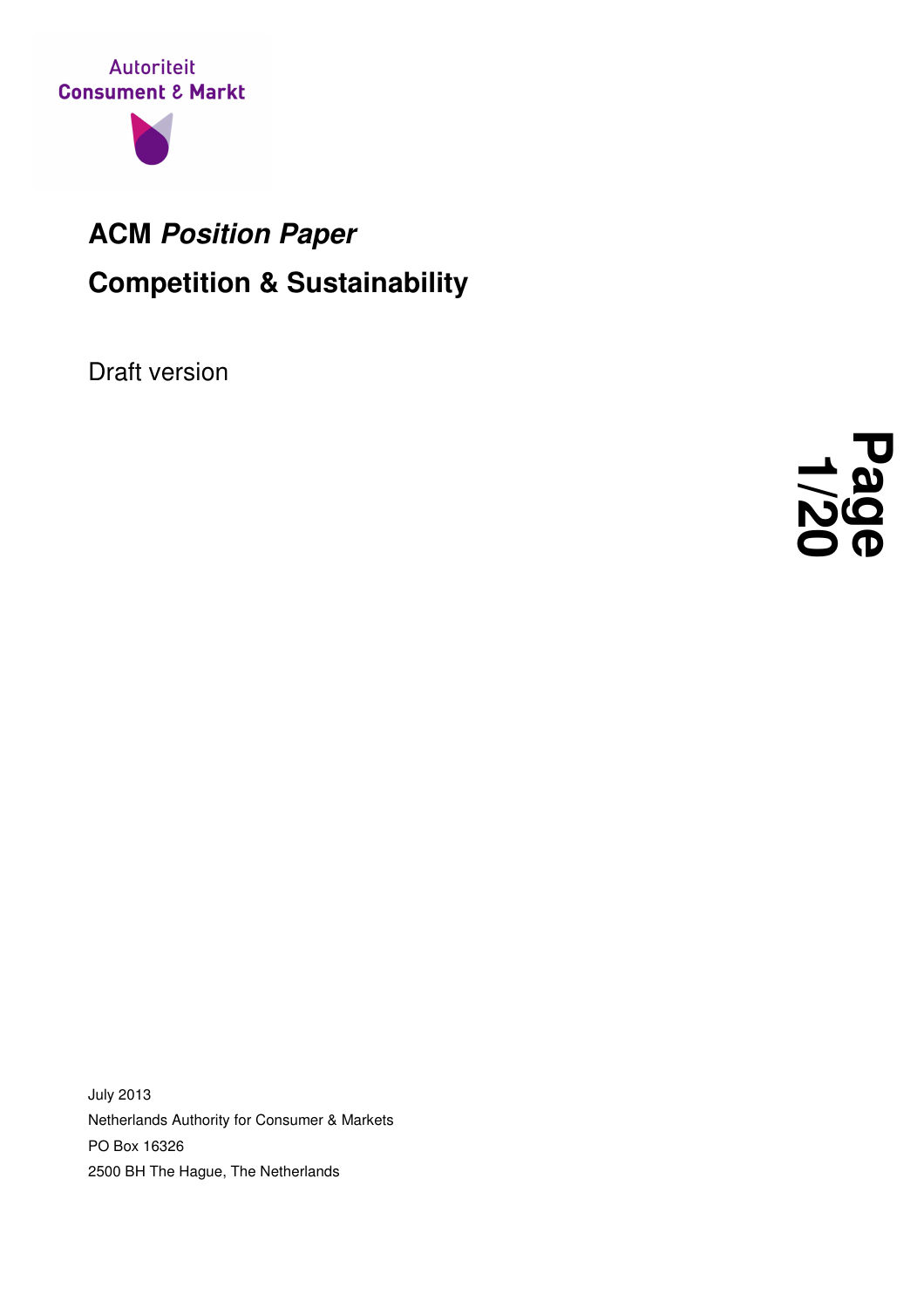

## **Contents**

| 1           |                                                                                       |
|-------------|---------------------------------------------------------------------------------------|
|             |                                                                                       |
| 1.2         |                                                                                       |
| 1.3         |                                                                                       |
| 1.4         |                                                                                       |
| $\mathbf 2$ |                                                                                       |
| 2.1         | Interpretation of the cartel prohibition when applied to sustainability initiatives 5 |
| 2.2         | Companies perform self-assessments to check if their collaboration arrangement is     |
|             |                                                                                       |
| 2.3         |                                                                                       |
| 2.4         |                                                                                       |
| 2.5         |                                                                                       |
| 2.6         | Behavior negatively affecting consumers under the banner of sustainability7           |
| 3           |                                                                                       |
| 3.1         |                                                                                       |
| 3.2         | How have sustainability arrangements to date been assessed in practice? 8             |
| 3.3         |                                                                                       |
| 3.4         |                                                                                       |
| $3.5\,$     |                                                                                       |
| 3.5.1       |                                                                                       |
| 3.5.2       |                                                                                       |
| 3.5.3       |                                                                                       |
| 3.5.4       |                                                                                       |
| 3.5.5       | Arrangements may be required to solve a coordination problem11                        |
| 3.5.6       |                                                                                       |
| 3.6         | Applying the economic approach to the four exemption criteria 12                      |
| 3.6.1       |                                                                                       |
| 3.6.2       |                                                                                       |
| 3.6.3       |                                                                                       |
| 3.6.4       |                                                                                       |
|             |                                                                                       |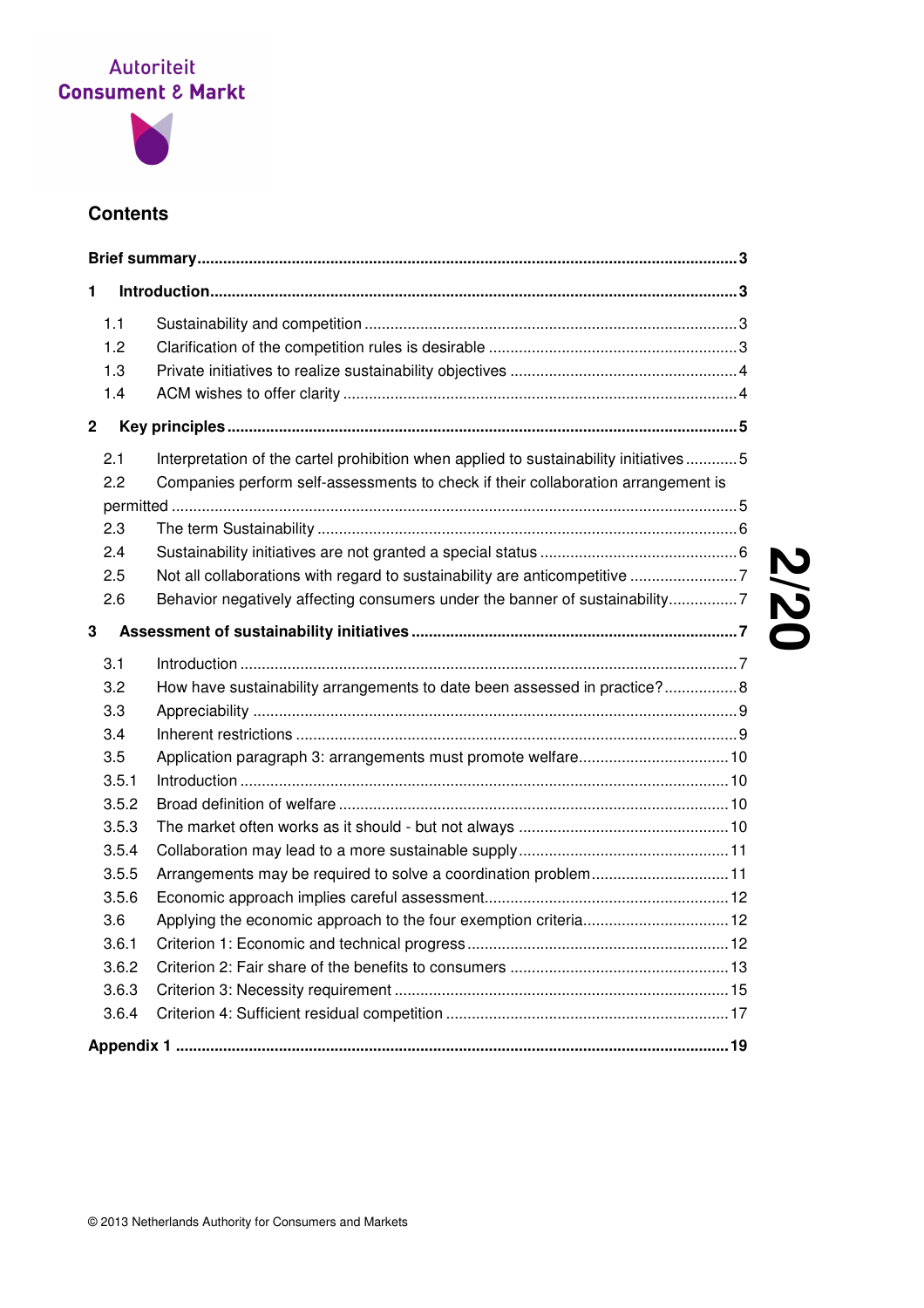



## **Brief summary**

In ACM's perspective, there is room for sustainability initiatives under the cartel prohibition (Section 6) of the Dutch Competition Act and Article 101 of the Treaty on the Functioning of the European Union). In some cases, the cartel prohibition does not apply to a sustainability initiative at all, for example because the initiative does not significantly affect the competitive process. However, in cases in which the competitive process is affected, also, ACM sees opportunities, because sustainable production benefits current and future consumers. Such opportunities can be found in particular in initiatives that leave sufficient options for consumers. But even if this is not the case because market-wide sustainability arrangements are concerned, there is a certain margin, in ACM's perspective, particularly if a negative external effect is eliminated in such a way that current and future consumers will benefit. The extent of this margin will have to be assessed on a case-by-case basis, considering the specific circumstances. In the first place, it is up to the parties involved in a sustainability initiative to check compliance of their arrangements with the cartel prohibition. Wherever possible and desirable, ACM will be able to offer guidance for the assessment in specific cases. This is also the objective of this Position Paper.

**3 /20**

## **1 Introduction**

## **1.1 Sustainability and competition**

In this Position Paper, ACM explains its perspective on the collaboration between undertakings with respect to sustainability (hereafter: 'sustainability initiatives') and the cartel prohibition. ACM does so in order to offer businesses more clarity about the room for collaboration with regard to sustainability. Based on this Position Paper, it appears that the competition rules, i.e. the general competition rules that apply to collaborations between undertakings, do offer such room.

### **1.2 Clarification of the competition rules is desirable**

ACM<sup>1</sup> received requests from various sides to provide a further explanation of collaboration options regarding sustainability. Uncertainty about the question what sustainability initiatives are and are not allowed could form an impediment to these types of initiatives. ACM wishes to avoid that sustainability initiatives that benefit society fail to be realized because of that uncertainty.<sup>2</sup>

l <sup>1</sup> Wherever this document states 'ACM', it should also be understood to include the NMa, the legal predecessor of ACM. <sup>2</sup> With this Position Paper, ACM aims to reduce the likelihood of unnecessarily blocking welfare-increasing

arrangements (false positives) without unnecessarily raising the risk of allowing real cartels (false negatives). Such false positives (or over-enforcement) occur if the competition authority incorrectly deems an agreement as anticompetitive and as falling outside the scope of Section 6, paragraph 3, and therefore prevents a welfare-increasing market initiative.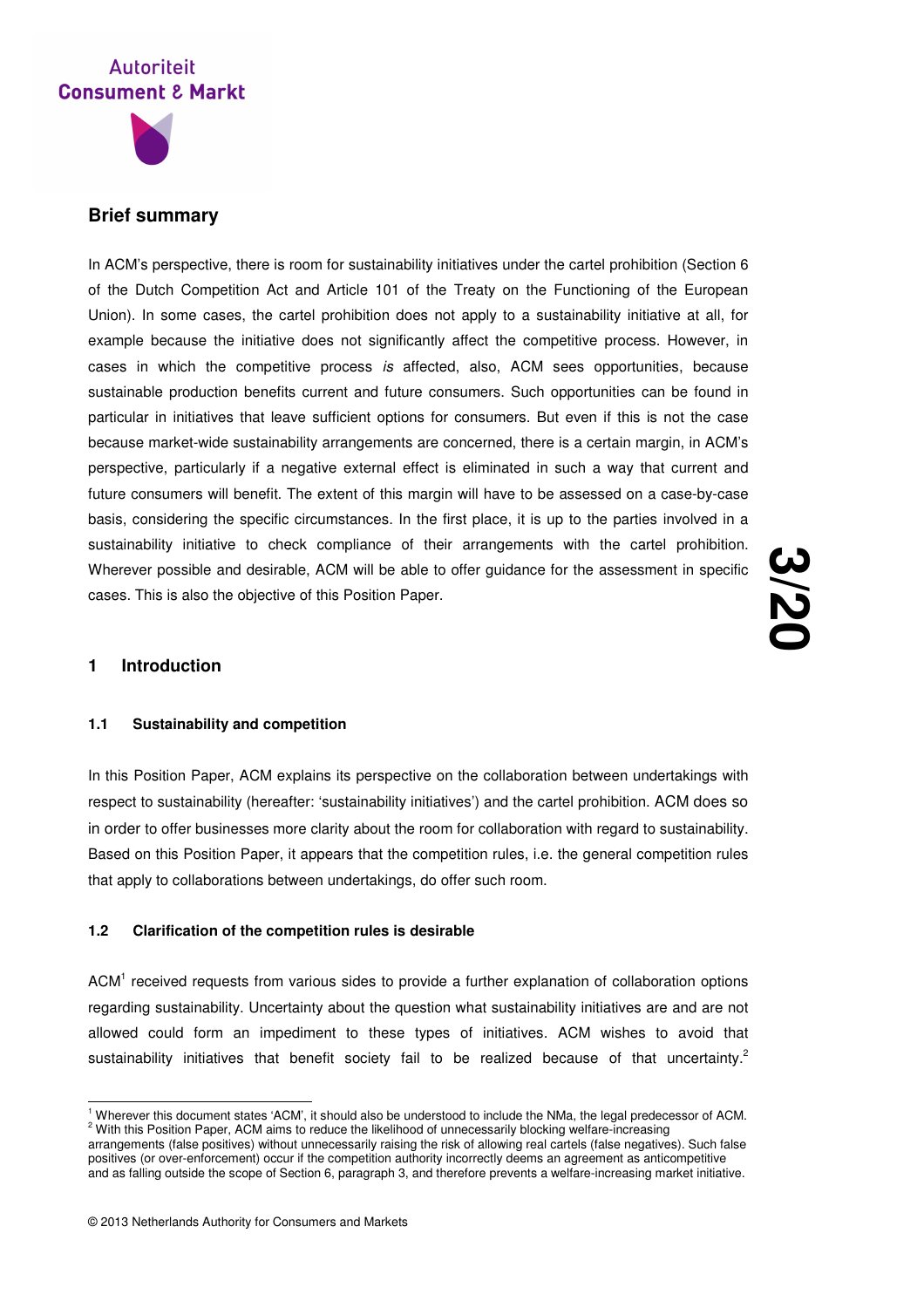

Collaboration with respect to sustainability is currently also an issue in the political arena. In January 2013, the Dutch House of Representatives requested the Minister of Economic Affairs to adopt policy rules for ACM containing instructions on how to assess arrangements regarding animal welfare and the environment in the agricultural<sup>3</sup> and nutrition sector.<sup>4</sup>

## **1.3 Private initiatives to realize sustainability objectives**

In situations where sustainability interests are considered a public interest by the legislature, the government may choose to enshrine this in legislation. However, a trend can be observed that objectives related to sustainability are realized through the market. This trend is a reason for ACM to respond to the earlier mentioned requests for clarification. An increasing number of undertakings formulate their own sustainability objectives. Sometimes, this is done at the explicit request of the government, which leaves policy objectives with respect to sustainable development to the private sector. This can lead to self-regulation. Undertakings determine, more or less autonomously, the best way to achieve certain sustainability objectives, sometimes laying this down in formal arrangements<sup>5</sup>. If such arrangements touch upon factors that are normally considered competition elements (price, quality, quantity etc.), there may be a violation of the cartel prohibition of Section 6 of the Dutch Competition Act (Mw) and Article 101 of the Treaty on the Functioning of the European Union (TFEU).<sup>6</sup> As a result of these trends, ACM often faces questions or complaints about sustainability initiatives.

# **4 /20**

#### **1.4 ACM wishes to offer clarity**

l

This Position Paper is the result of a process in which ACM has collected the opinions of the corporate sector and of experts on the interpretation of the cartel prohibition in connection with sustainability initiatives. During this process, ACM also engaged in discussions with various market participants reporting their initiatives to ACM. These reports were submitted partly as a result of a letter by former Minister of Agriculture Henk Bleker, dated 22 November 2011 to the Dutch House of Representatives.<sup>7</sup> In these discussions, ACM provided the undertakings concerned guidance to assess the relevant sustainability initiatives in terms of competition law.

undertakings and decisions by trade organizations, as referred to in Section 6 paragraph 1 Mw.

False negatives (or under-enforcement) are the reverse: the competition authority fails to intervene or intervenes insufficiently in case of anticompetitive behavior.

 $3$  The agricultural and nutrition chain is defined as the chain of production, distribution and consumption of foodstuffs. An NMa report on pricing in this chain ("Pricing in the agricultural and food sector2", [Prijsvorming in de agri-food sector2] of 2 December 2009) can be found at: <u>http://www.tweedekamer.nl/images/NMa Rapportage Prijsvorming 118-</u>

<sup>200762.</sup>pdf (in Dutch).<br>4 Dijkgraaf/Geurts motion of 24 January 2013, *Parliamentary Documents II,* 2012/2013, 33 400 XIII, nr. 99. <sup>5</sup> Wherever this document mentions 'arrangements', it should also be understood to include concerted efforts by

<sup>&</sup>lt;sup>6</sup> The text of both provisions is set out in Appendix 1. In the following text, these provisions will be referred to as Section 6 Mw/101 TFEU, or jointly referred to as 'cartel prohibition'.<br><sup>7</sup> See http://www.rijkooverheid.pl/dooumenten.op.publiecties

See http://www.rijksoverheid.nl/documenten-en-publicaties/kamerstukken/2011/11/22/kamerbrief-over-debelemmeringen-in-regelgeving-bij-de-verduurzaming-van-de-voedselketen.html (in Dutch).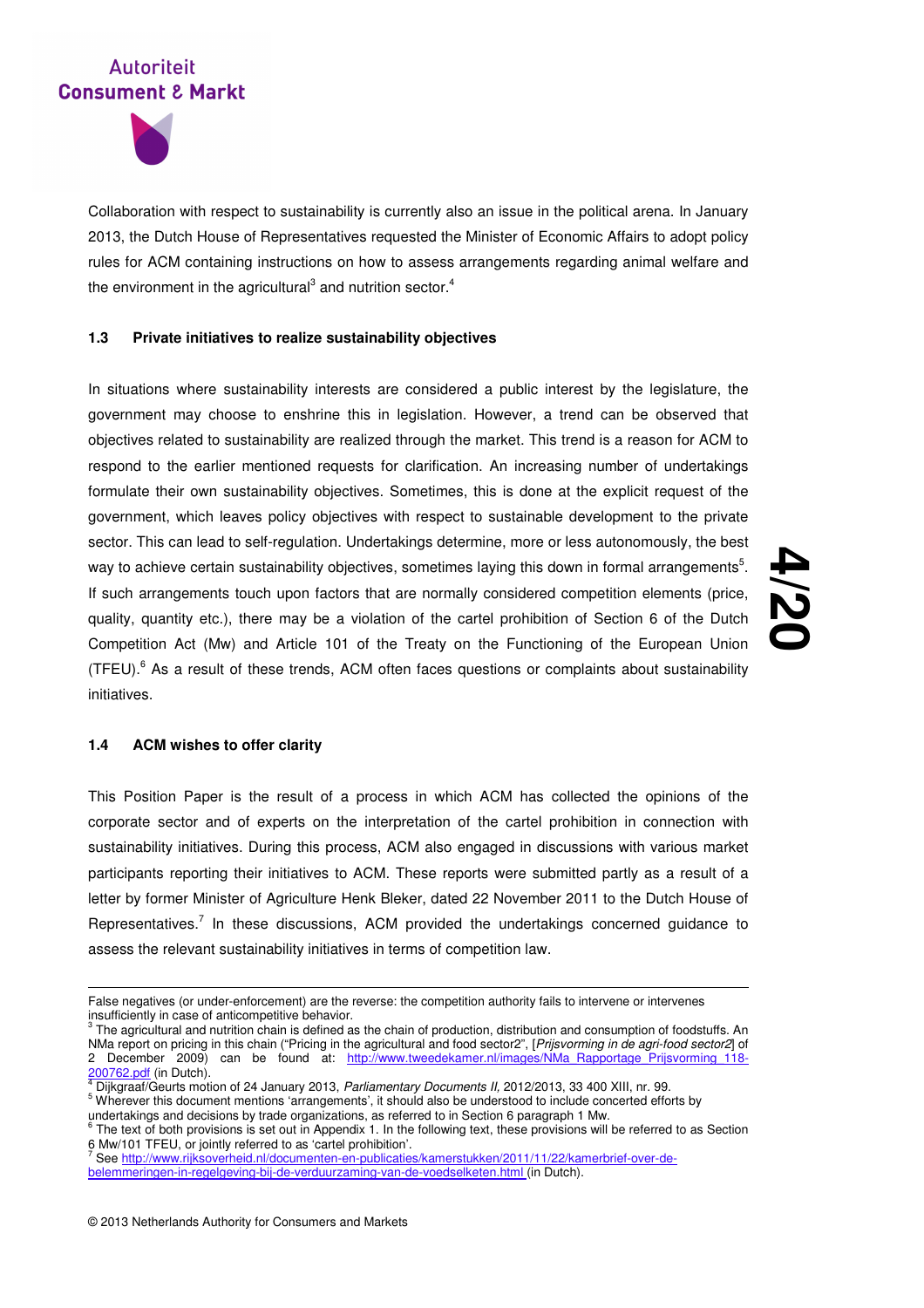

Additionally, ACM organized a round-table discussion with representatives from the corporate sector in November 2011, and an expert meeting on sustainability and competition in January 2013. In March 2013, NMa launched the Sustainability Knowledge Database [Kennisbank Duurzaamheid] on its website.<sup>8</sup> This Knowledge Database offers guidance for assessing sustainability initiatives based on decisions in actual cases in which sustainability was an issue. Furthermore, this Position Paper provides an overall picture of the way in which sustainability initiatives could be assessed in both legal and economic terms according to ACM. This Position Paper will be included in the Sustainability Knowledge Database after the consultation round.

## **2 Key principles**

ACM works on the basis of the following principles.

## **2.1 Interpretation of the cartel prohibition when applied to sustainability initiatives**

This Position Paper limits itself to the cartel prohibition as referred to in Section 6 Mw / Article 101 TFEU. This cartel prohibition is laid down in paragraph 1 of both articles. Paragraph 3 of both provisions sets out in what circumstances arrangements between companies that, in principle, fall within the scope of the cartel prohibition can be exempted. For the convenience of the reader, this document will refer to 'paragraph 1' and 'paragraph 3'. Sustainability issues have so far not played a major role in the application of the prohibition on abuse of a dominant position as set out in Section 24 Mw and Article 102 TFEU and concentration control based on the Mw and the European Merger Regulation. For this reason, these other competition law provisions are not discussed in this Position Paper.

## **2.2 Companies perform self-assessments to check whether their collaboration arrangement is permitted**

Section 6 Mw/Article 101 TFEU is based on a system in which undertakings perform a selfassessment to check whether or not the arrangements they intend to engage in would restrict competition and, as such, be in conflict with the cartel prohibition. If they decide to invoke the exception set out in paragraph 3, undertakings are required to prove compliance with the criteria

<sup>&</sup>lt;sup>8</sup> See <u>https://www.acm.nl/nl/onderwerpen/concurrentie-en-marktwerking/duurzaamheid-en-mededinging/kennisbank-</u> duurzaamheid/ (in Dutch).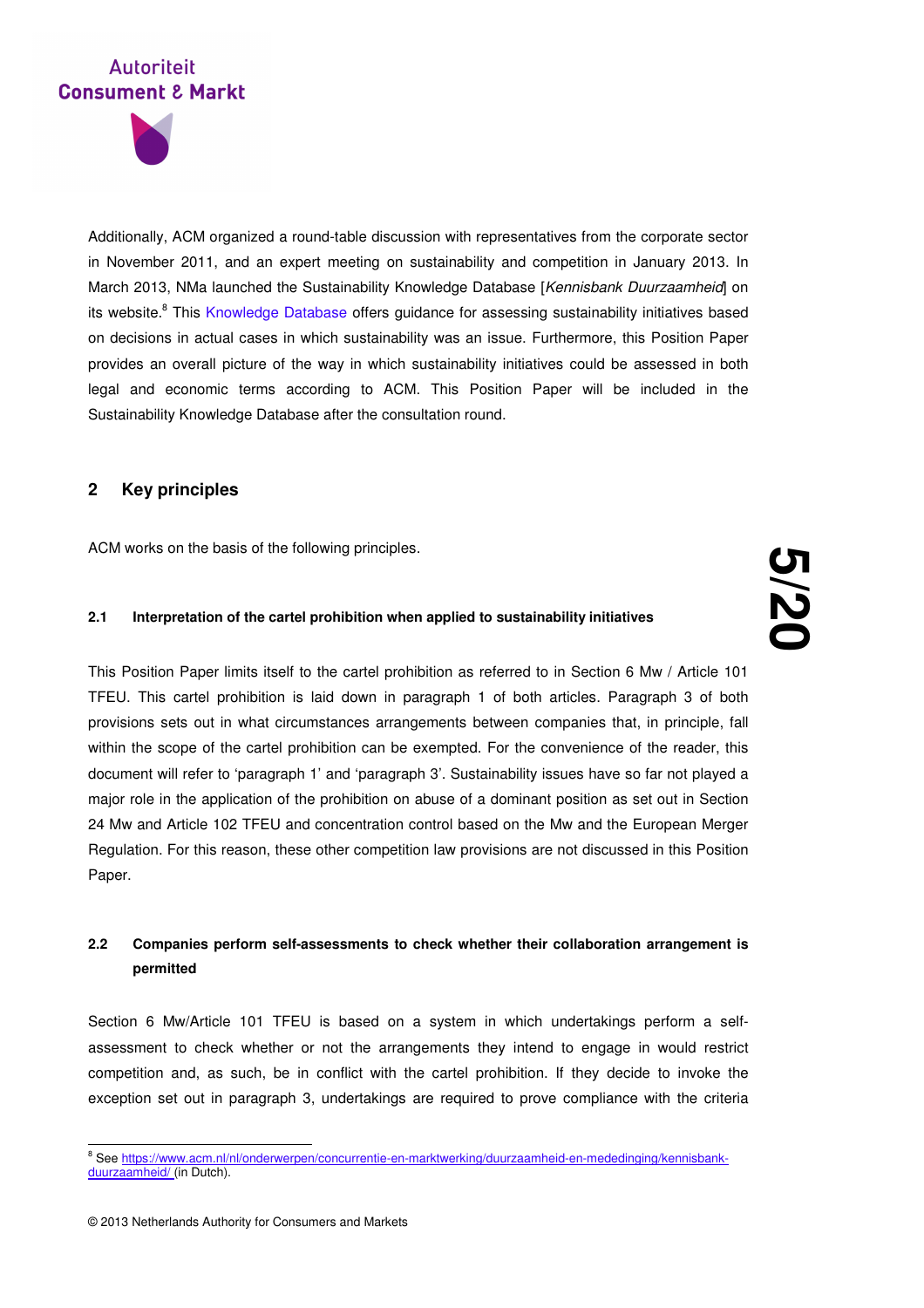



applicable to this exemption. This document does not change anything to this burden of proof<sup>9</sup>, however, it aims to assist undertakings in their self-assessment.

#### **2.3 The term Sustainability**

Sustainability is a very broad term that does not have a single definition<sup>10</sup>. It encompasses topics such as environmental protection, public health, fair trade production, animal welfare, etc. The activities and products that currently exist in sustainable versions include organic food, sustainable wood, sustainable fishery, fair-trade coffee, and renewable energy. As competition authority, ACM must be alert to the fact that not all anticompetitive collaborations with the title 'sustainable' are actually sustainable. Similarly, not everything that is arranged collectively under the banner of sustainability actually benefits, on balance, consumer welfare. The mere fact of invoking sustainability will in itself not be enough for ACM to clear collaborations between competitors. The fact that the term sustainability cannot be properly defined is, in itself, not a problem, because each case is to be assessed on its own merits. For a competition law assessment, it is not a deciding factor whether or not an arrangement is made under the banner of sustainability. Instead, what is the deciding factor is the question what interest is served with the arrangement, how this interest can be defined in terms of economic and technological progress, and to what extent it relates to the associated restriction to competition.

## **6 /20**

## **2.4 Sustainability initiatives are not granted a special status**

All arrangements between undertakings and all behavior of undertakings are assessed in accordance with the same analytical framework. Sustainability arrangements are therefore not a 'special category' according to current policies and case law.

 9 This follows from Article 2 of Regulation 1/2003 of the Council of 16 December 2002, Official Journal of the European Union L1/1, 4 January 2003: "In any national or Community proceedings for the application of Articles 81 and 82 of the Treaty, the burden of proving an infringement of Article [101] (1) or of Article [102] of the Treaty shall rest on the party or the authority alleging the infringement. The undertaking or association of undertakings claiming the benefit of Article [101] (3) of the Treaty shall bear the burden of proving that the conditions of that paragraph are fulfilled." [Articles renumbered in accordance with the current numbering in the TFEU].

An often used definition of sustainability comes from the Brundtland Report (World Commission on Environment and Development (WCED), Our common future, Oxford: Oxford University Press, 1987 p. 43). Both CBS (Statistics Netherlands) and CPB (Netherlands Bureau for Economic Policy Analysis) apply this definition in their joint 'Monitor Sustainable Netherlands' (2009 and 2011). Please refer to: http://www.rijksoverheid.nl/documenten-enease refer to: <u>http://www.rijksoverheid.nl/documenten-en-</u><br>Jerland-2011 html (in Dutch) 10/monitor-duurzaam-nederland-2011.html (in Dutch).

<sup>&</sup>quot;Sustainable development is development responding to the needs of the current generation without risking the needs of future generations, both here and in other parts of the world".

According to the Brundtland report, sustainable development can be achieved by, among other things, environmental policy, meetings essential human needs, energy-efficient production, and conservation of flora and fauna. Economic and ecological drivers are not necessarily irreconcilable.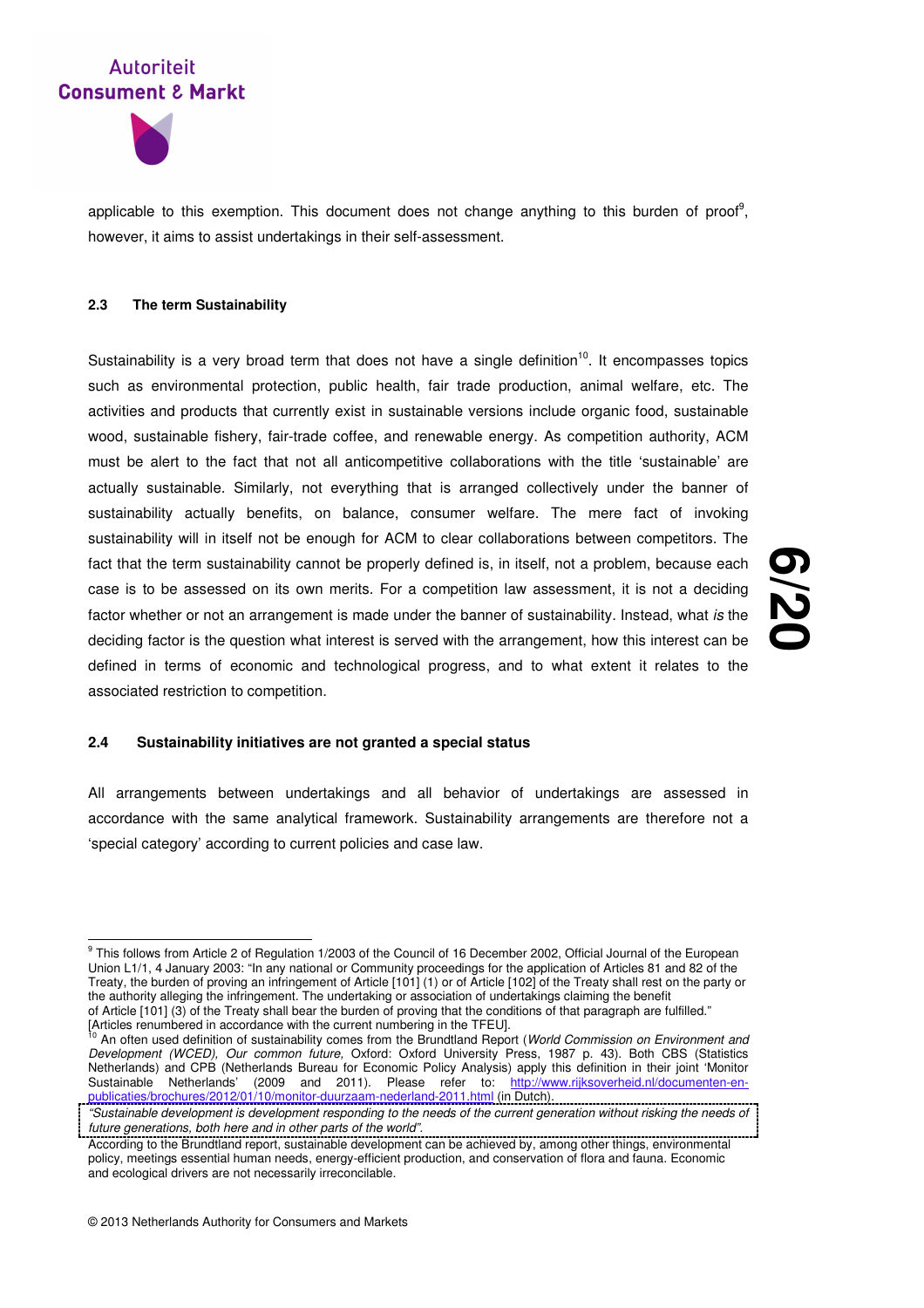

#### **2.5 Not all collaborations with regard to sustainability are anticompetitive**

Not all collaboration initiatives with regard to sustainability fall within the scope of the cartel prohibition. This is demonstrated with examples in the Sustainability Knowledge Database. There are types of collaborations that are harmless from a competition perspective, based on the fact that they relate to an aspect of business that will not easily affect consumers. This includes, for example, joint use of sustainability certificates.<sup>11</sup>

Additionally, it is possible that sustainability initiatives are anticompetitive, yet also comply with the exemption criteria of the cartel prohibition. This will be discussed later in this Position Paper.

#### **2.6 Behavior negatively affecting consumers under the banner of sustainability**

In some cases, undertakings make arrangements under the banner of sustainability that are anticompetitive and which do not benefit consumers. This is why it is important that undertakings provide a thorough and substantiated description of their sustainability arrangement in relation to the expected benefits that the arrangement yields for consumers. Competition authorities obviously take action against any cartels made under the banner of 'sustainability'. An example is the detergent cartel penalized by the European Commission in 2011.<sup>12</sup> It started as an initiative of a trade association to introduce improved environmental performance of detergents. This environmental objective, however, was also the ground for unnecessary collusion on price and other items between the companies involved.

# **7 /20**

## **3 Assessment of sustainability initiatives**

## **3.1 Introduction**

l

The next paragraphs first look back on the decisions of the ACM and the European Commission in competition cases in which sustainability initiatives played a role. Subsequently, various elements of the economic and legal interpretation of sustainability initiatives are discussed separately.

 $11$  More examples are set out in the memorandum 'The assessment of anticompetitive practices as a result of

sustainability initiatives in practice'. This memorandum is available on ACM's website.<br><sup>12</sup> Please refer to: Elina Laurinen, *The Consumer detergents cartel* in *Competition Policy Newsletter*, nr 2, 2011 and the European Commission's press release of 13 April 2011 (IP/11/473) at: http://europa.eu/rapid/press-release\_IP-11- 473\_nl.htm.

<sup>© 2013</sup> Netherlands Authority for Consumers and Markets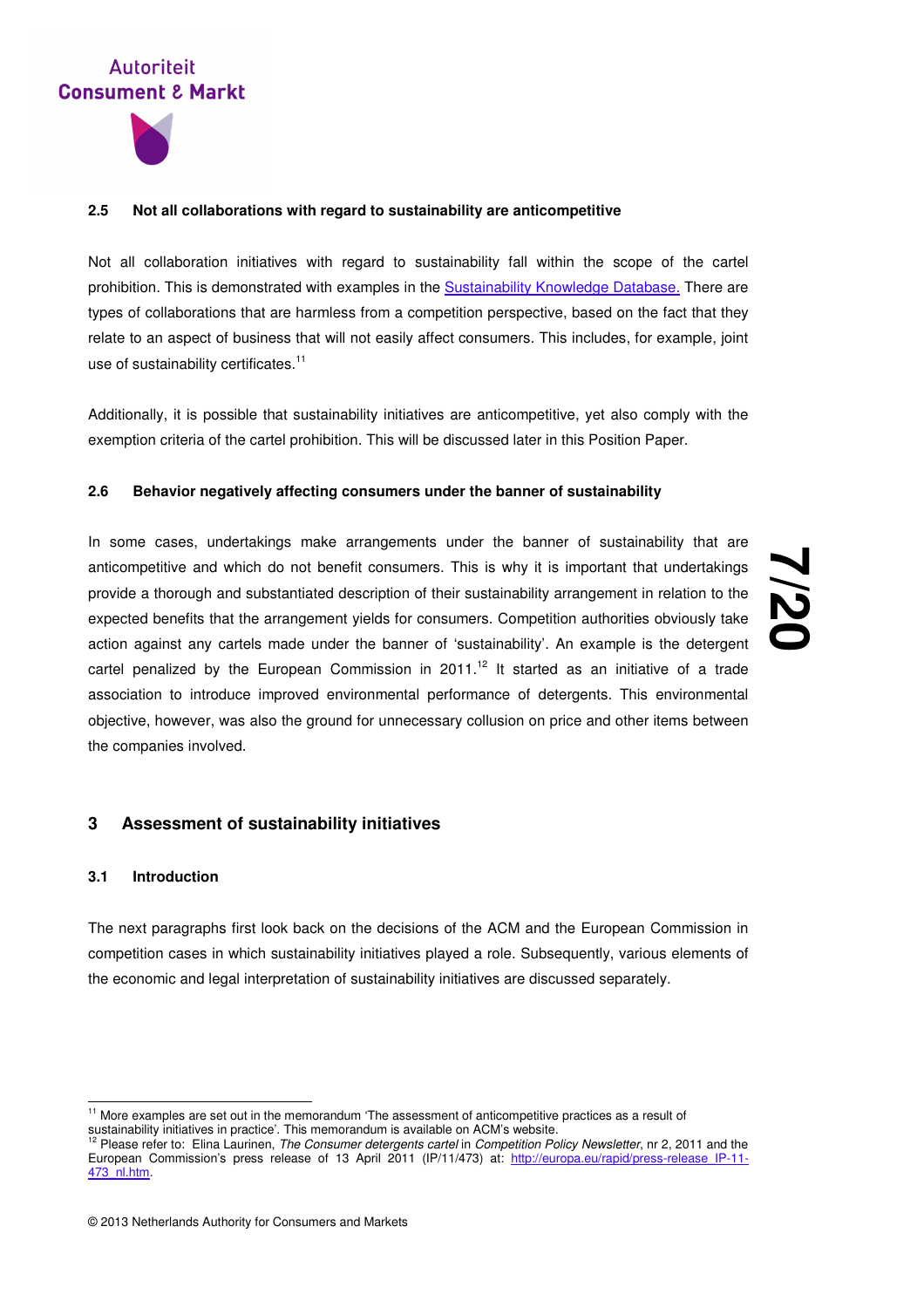

## **3.2 How have sustainability arrangements to date been assessed in practice?**

Arrangements between competitors on key competition parameters such as price and quantity restrict competition in a market. In principle, such arrangements are not permitted under the cartel prohibition. Exceptions to this prohibition are possible under paragraph 3 of the cartel prohibition if the arrangement fulfills all of the following criteria:

- 1. The arrangement contributes to improving the production or distribution of goods or to promoting technical or economic progress;
- 2. Consumers get a fair share of the resulting benefit;
- 3. The arrangement is necessary to achieve these benefits and does not go beyond what is necessary (also: proportionality test);
- 4. The arrangement does not lead to competition being eliminated in a substantial part of the market. The arrangement must leave enough room for competition (also: residual competition requirement).

The memorandum issued by ACM in March 2013 with the title The assessment of anticompetitive practices as a result of sustainability initiatives in practice illustrates to what extent the most prevalent forms of competition restrictions in sustainability initiatives can pass the test of Section 6 Mw/Article 101 TFEU. The following general conclusions can be drawn from the overview in said memorandum:

- a) Arrangements relating to the resale price generally fall under the cartel prohibition. Only very few exceptions fall within the exemption criteria of paragraph 3.<sup>13</sup>
- b) Collective action plans regarding an ancillary service (such as collective waste removal systems), if such systems are anticompetitive, can meet the exemption criteria in paragraph 3 subject to certain basic requirements.<sup>14</sup>
- c) Standardization for the purpose of logistics, distribution or packaging does not easily fall within the scope of the cartel prohibition, and, if it does, will relatively easily meet the exemption criteria of paragraph 3.<sup>15</sup>
- d) The cartel prohibition also offers room for arrangements that involve a qualitative restriction of supply. This may concern arrangements to only bring to market products that are sustainable (in a certain respect). Such arrangements are more likely to be anticompetitive, and also to a higher degree, if they:
	- concern a key competitive parameter, as a result of which they may cause prices to rise, or to cause certain products with existing consumer demand to no longer be supplied; and

l

<sup>&</sup>lt;sup>13</sup> An example of an exception is the VOTOB case: see the 1992 Competition Report of the European Commission and 'Melkdubbeltje' (Milk Tuppence) NMa case 2432 (2001).

<sup>14</sup> For example: Stichting Papier Recycling Nederland, NMa case 3007 (2003).

<sup>&</sup>lt;sup>15</sup> Guidelines on the applicability of Article 101 of the Treaty on the Functioning of the European Union to horizontal cooperation agreements, Official Journal of the European Union C11/1, 14 January 2011, paragraph 331.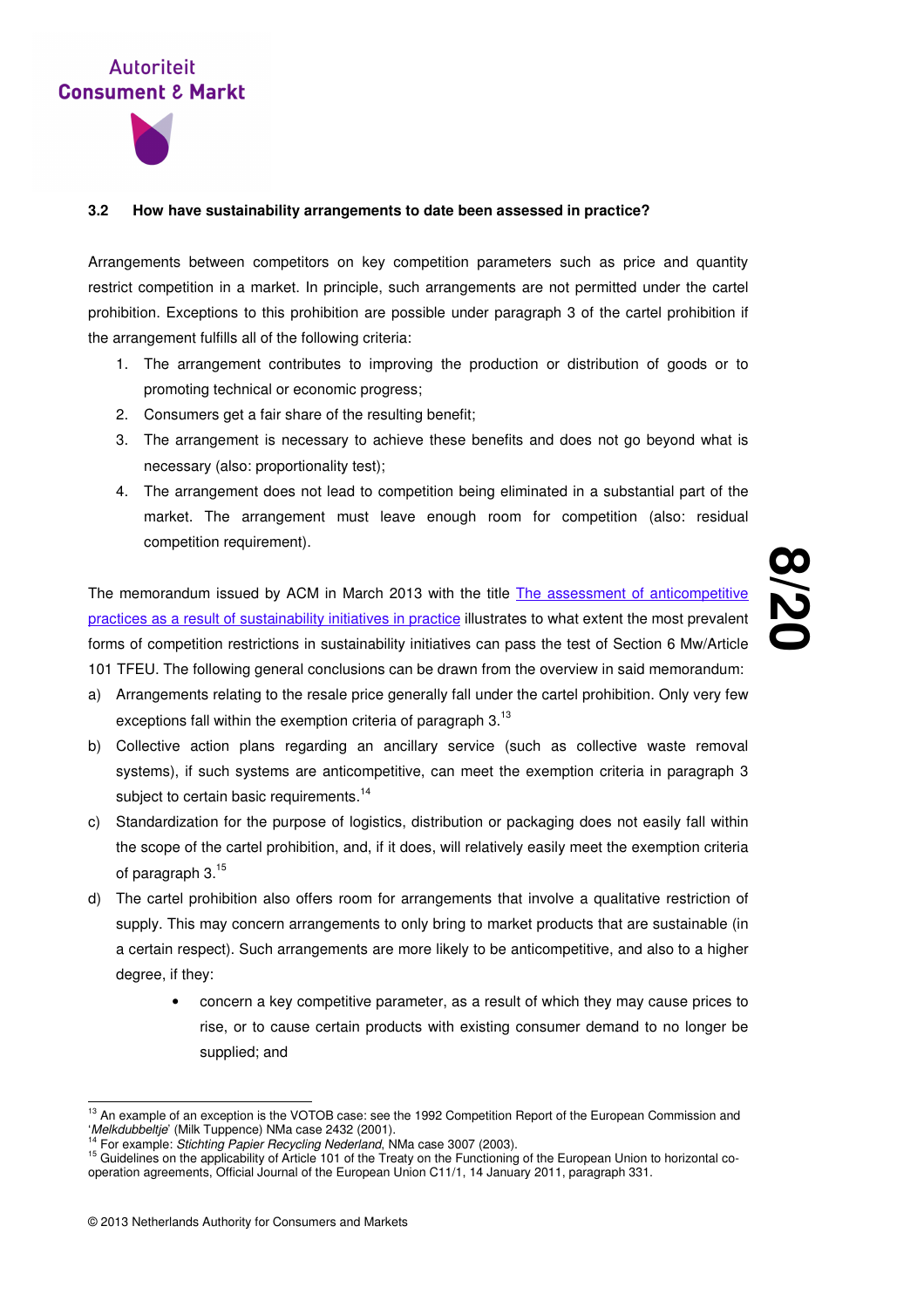



• concern a larger share of supply on the relevant market (so-called market-wide arrangements).

If a sustainability initiative benefits a certain interest that is deemed valuable by consumers and society, while no key competitive parameters are restricted, then market-wide arrangements may be reconcilable with the cartel prohibition.<sup>16</sup> In the case of qualitative supply restriction, if a key competitive parameter is affected - for instance when shifting to offering only sustainable, but therefore also more expensive products - the paragraph 3 test still offers sufficient room. This test can be met relatively easily if buyers still have enough options for choosing a non-sustainable product. If the latter is not the case because the arrangement is more or less market-wide, a paragraph 3 test will be relatively difficult. In such a case, an assessment must be made of the benefits and disadvantages for consumers.<sup>17</sup> In the case of market-wide arrangements, more attention must be paid to the requirement of having sufficient residual competition, even though this requirement does offer some leeway. Undertakings will generally know themselves whether or not the initiative they take affects a key competitive parameter. If the initiative concerns a key element of the competitive process, the companies involved in the initiative can check, based on their joint market position, if consumers still have the option between both the more expensive, sustainable product and other products. If an arrangement is market-wide, companies must review whether there is enough residual competition, for example because new players can enter the market that offer sustainable products cheaper in an innovative way.

## **9 /20**

#### **3.3 Appreciability**

The first question in the assessment of a possibly anticompetitive sustainability initiative is if it appreciably restricts competition. Some arrangements fall outside the scope of the cartel prohibition due to low appreciability, for example, because of the low combined market share of the undertakings involved in the sustainability initiative.<sup>18</sup>

## **3.4 Inherent restrictions**

 $\overline{a}$ 

In a few cases, the European Court of Justice accepted that a competition restriction was acceptable in view of the legitimate public interest served.<sup>19</sup> The competition restriction was considered to be

 $16$  NMa case 6456 (2008), short-form opinion on anaesthetized castration of piglets.

<sup>&</sup>lt;sup>17</sup> Case IV 36.718, decision of the European Commission of 19 January 1999.

<sup>&</sup>lt;sup>18</sup> Also, agreements can fall within the 'bagatelle' or De Minimis provisions of Section 7 Mw due to the low combined market share of the undertakings involved, which keeps them outside the scope of application of the cartel prohibition set out in Section 6. In respect of Article 101 (1) TFEU, the Commission Notice on agreements of minor importance which do not appreciably restrict competition under Article 81(1) of the Treaty establishing the European Community (de *minimis*) is relevant (Official Journal of the European Union, C 368/13, 22 December 2001).<br><sup>19</sup> For general details on 'ancillary restraints', reference is made to the Court's decisions in *Remia (*11 July 1985, Case

<sup>42/84)</sup> and Métropole (18 September 2001, Case T-112/99). The following court decisions are especially relevant to the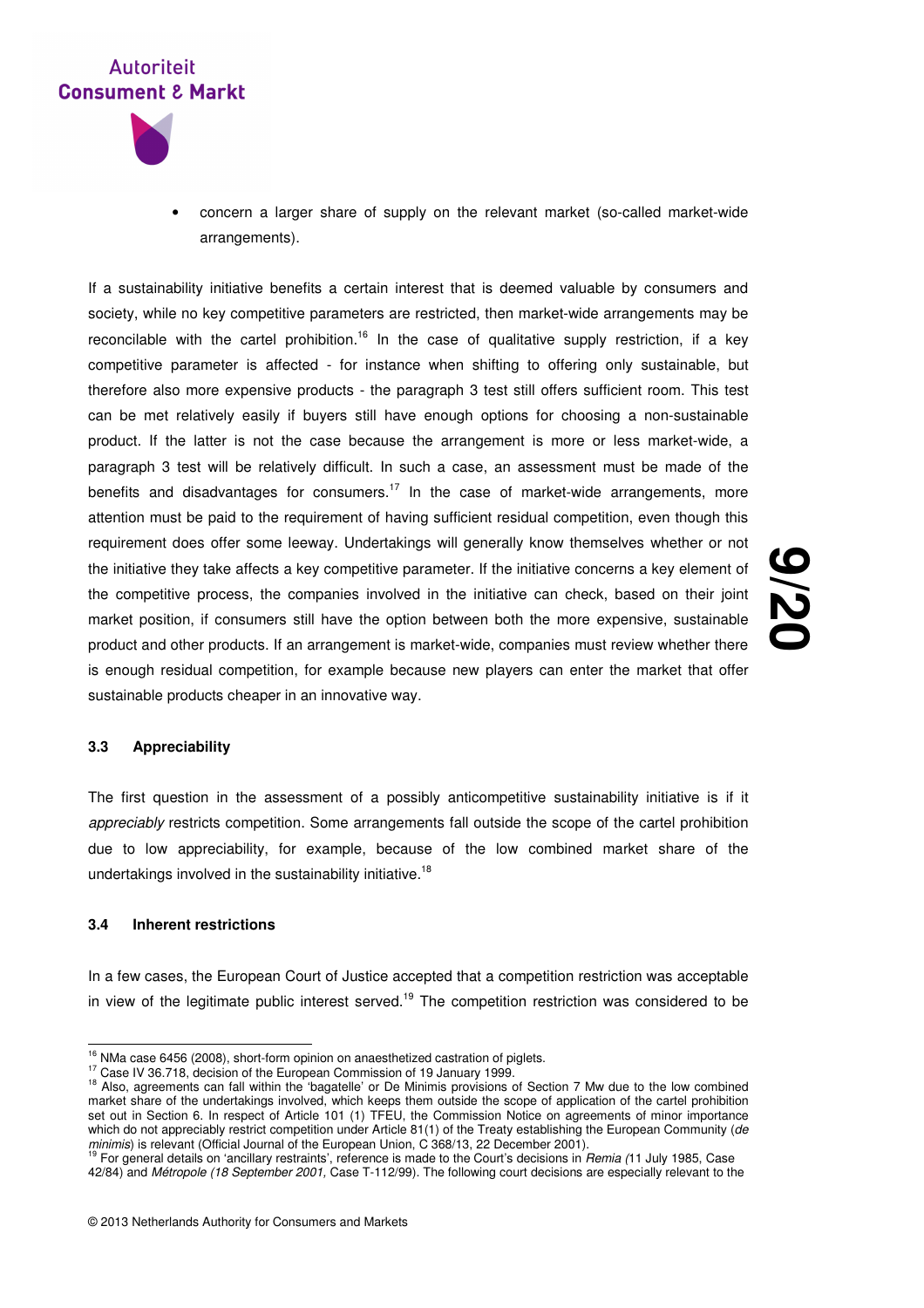

'inherent' to the public interest served, and, for that reason, the cartel prohibition did not apply. In the literature on this European case law, it has been suggested that this principle of inherent restrictions may also be applied to sustainability initiatives. In principle, ACM does not rule this out. However, ACM believes this question has been insufficiently explored yet in order to be able to make statements on its application in this Position Paper.

## **3.5 Application paragraph 3: arrangements must promote welfare**

## **3.5.1 Introduction**

As soon as a sustainability initiative is appreciably anticompetitive, the question arises of whether it meets the exception criteria of paragraph 3. The relevant arrangement is then tested against the four exception criteria of these provisions. These criteria are cumulatively applicable and must be applied in relationship to each other.

Before discussing each of the four exception criteria separately, the economic background is first explained of the competition law assessment of collaborations with regard to sustainability. It must be noted that ACM intends to apply these four exception criteria on sustainability initiatives against this economic background.

**10 /20**

#### **3.5.2 Broad definition of welfare**

From an economic point of view, a broader definition of economic welfare is applied than the one used in daily conversation. First, consumer preferences play a key role in this definition of economic welfare. For this Position Paper, it is important to note that consumers may also find product features that are related to sustainability important, and may thus attach value to products that have been created in an environmentally and/or animal-friendly manner. It is also important from an economic perspective to use scarce resources as efficiently as possible. Doing so promotes economic welfare. This may also concern depletable resources and how the environment is treated.

### **3.5.3 The market often works as it should - but not always**

In most situations, the market mechanism is an excellent way to ensure an efficient use of scarce resources. However, market failures can occur. This is the case, for example, when the value of the

-

category referred to in literature as 'public ancillary restraint':

<sup>1)</sup> ECJ ruling of 19 February 2002 in Case C-309/99 (Wouters/Nederlands Orde van Advocaten), 2002 ECR I-01577. In this case, the Court deemed a self-regulatory measure of the Dutch Bar Association that was, in principle, restricting competition, inherent to proper performance of the profession of attorneys of law, and therefore ruled that this measure fell outside the application of Article 101 (1) TFEU.

<sup>2)</sup> ECJ judgment of 18 July 2006 in Case C-519/04 (Meca Medina), 2006 ECR I-06991. In this case, based on a similar reasoning as in the Wouters case, the Court ruled that the anti-doping rules of FINA (the international swimming association) were inextricably related to the organization and proper progress of the sports competition, and therefore did not fall within the scope of Article 101 (1) TFEU.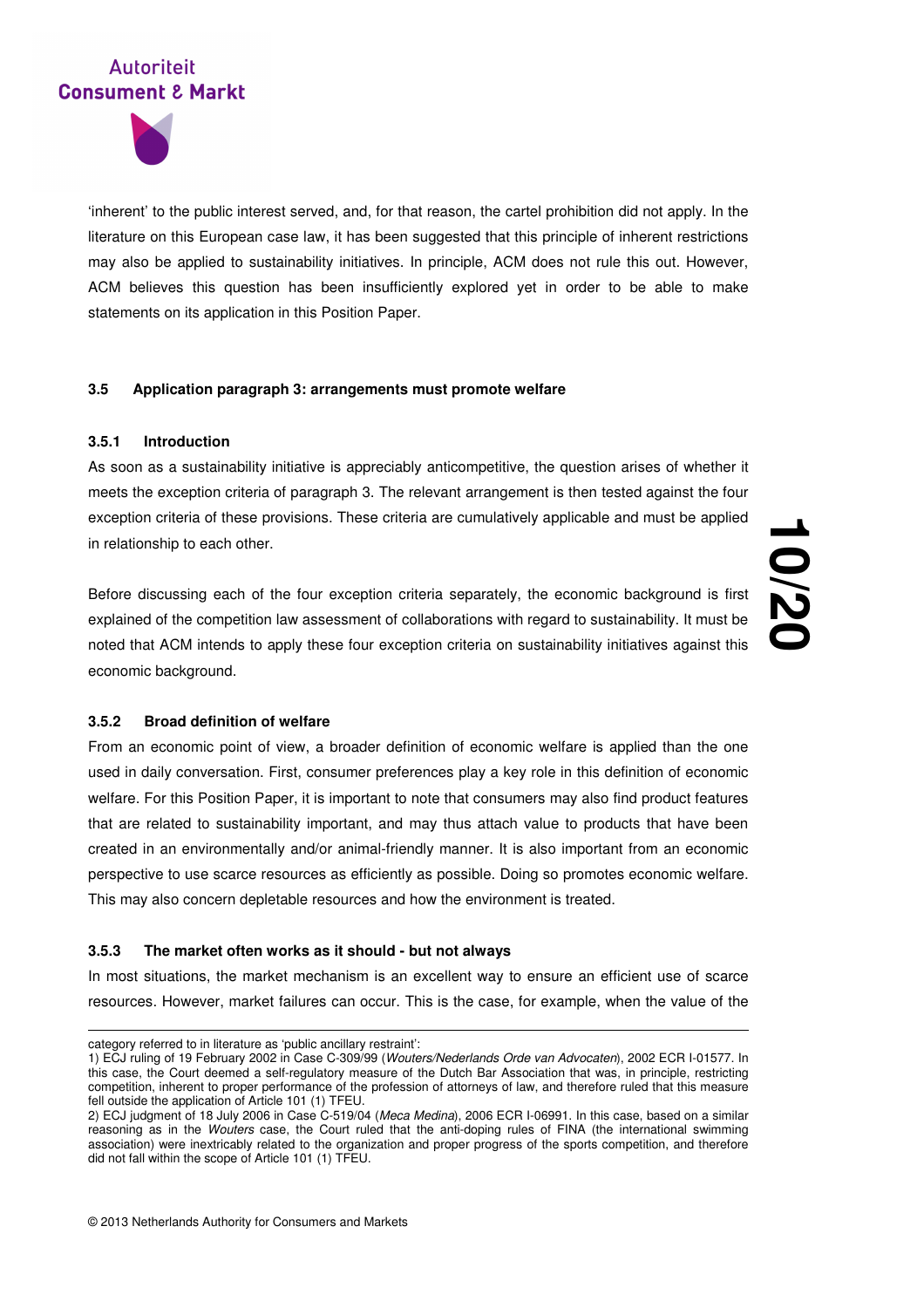

environment or that of scarce resources is not sufficiently reflected in the price and/or the quality of the products for which they were used. This causes inefficiencies in the market process, which in turn lead to a sub-optimal welfare level. Welfare increases are thus, in principle, possible. This is a factor that relatively often plays a role in issues related to sustainable development.

Some of the inefficiencies may concern future generations, for example, if the current generation uses scarce resources in such a way that is inefficient from a long-term perspective. An example is over-fishing leading to extinction of certain species of fish. If current and future generations are taken into consideration in the decision-making on fishing, it may lead to less fishing in order to ensure fishing is still possible in the future. Future generations thus benefit from conservative fishing now, but, at the same time, fish as a consumption product may become scarcer for the current generation and, therefore, possibly more expensive.

## **3.5.4 Collaboration may lead to a more sustainable supply**

Anticompetitive arrangements may play a role in undertakings' sustainability initiatives for various reasons. For example, some undertakings may develop or bring to market a sustainable product more efficiently or more effectively by collaborating with others. This may also be the case when introducing certificates that are related to sustainability, leading to consumers being able to rely on products actually being manufactured in a sustainable manner. For such initiatives, it is often enough when only a limited number of suppliers join forces. If their collaboration requires arrangements that restrict mutual competition (more or less appreciably), such arrangements must be tested against compliance with paragraph 3. If there are enough other providers in the market that do not participate in these arrangements, this test can be met relatively easily.

## **3.5.5 Arrangements may be required to solve a coordination problem**

A coordination problem may arise if a sustainable product brings with it higher production costs. Undertakings are then confronted with a 'first mover disadvantage': if prices rise, customers may switch to suppliers that have not shifted to a more sustainable production. In such cases, the market may be unable to create sufficient incentives to help implement sustainable production. A joint approach may be successful in such cases.

This can be demonstrated using the above example of overfishing. An individual fisherman who, on his own, adopts a fishing quota cannot solve the bigger problem, and may price himself out of the market. This means that individual fishermen do not have any incentive for conservative fishing, unless other fishermen do the same. Only by shifting to conservative fishing together are the fishermen able to solve the problem.

Therefore, making arrangements may offer a solution in order to correct market failures. The welfare increase, in such cases, is the avoided welfare costs resulting from the market failure. The solutions,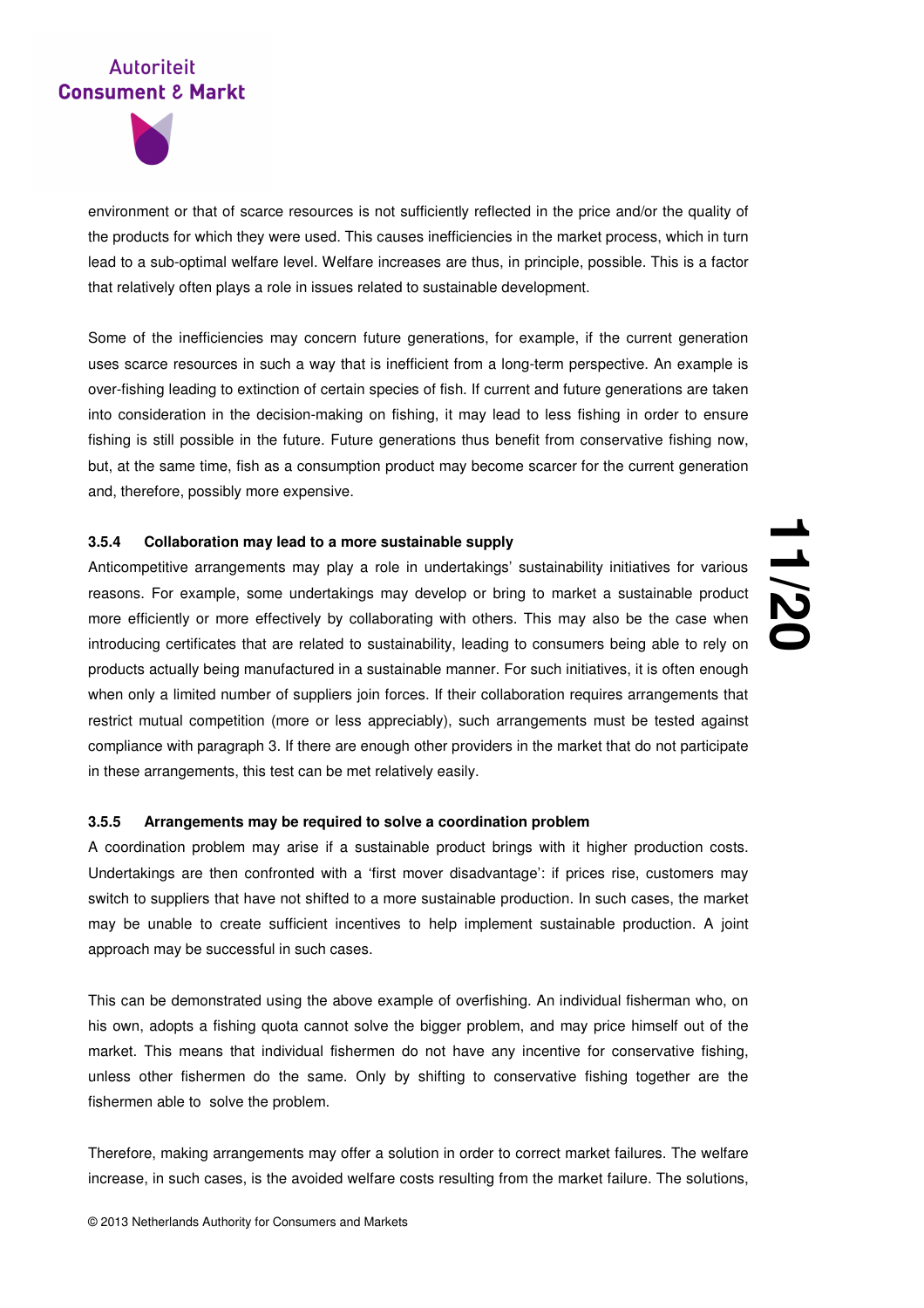

however, may be imperfect and/or involve additional costs themselves (such as transaction costs). In addition, the assessment and weighing of the interests involved will not always be straightforward in practice. A cost/benefit analysis is required. This does not alter the fact that the starting point should be that competition law serves to promote consumer welfare, and for that reason, it can be argued to take the solution of the market failure into consideration in the assessment.

## **3.5.6 Economic approach implies careful assessment**

From the above, it is clear that certain sustainability questions require a coordinated approach. Solving a sustainability problem may result in welfare increases. As long as the costs of resolving the problem are less than the welfare increases, welfare will increase on balance. If several solutions are possible to resolve the market failure, the solution with the lowest costs is preferred.

In exceptional circumstances, the solution to a sustainability question may consist of undertakings in a certain sector making market-wide arrangements to realize a sustainability objective. In particular, if the arrangement results in higher prices of the relevant products, or reduced quality or variety of the products involved, such disadvantages must be assessed against possible other consumer benefits of this arrangement.

**12 /20**

## **3.6 Applying the economic approach to the four exemption criteria**

What does the above economic approach mean for the application of the four exception criteria on sustainability initiatives? The following discussion is based on the principle that the sustainability initiative is anticompetitive, and therefore falls under the cartel prohibition.<sup>20</sup>

The four paragraph 3 criteria are discussed in succession. In its discussion, ACM uses as starting point the decisional practice and Notices of the Commission on the interpretation and application of Article 101 TFEU and the European court rulings.

## **3.6.1 Criterion 1: Economic and technical progress**

The first criterion for the exception under Section 6 MW/Article 101 TFEU paragraph 3 is that the arrangement must lead to improved production or distribution, or to a promotion of technical or economic progress. In short, it means that the arrangement must have a positive welfare effect.

In its Guidelines regarding Article 101 (3), the European Commission states that the benefits that can be included in the Article 101 (3) assessment may include cost reductions or qualitative

 $\overline{a}$ 

<sup>&</sup>lt;sup>20</sup> However, it should be noted that this is not the case with all sustainability initiatives.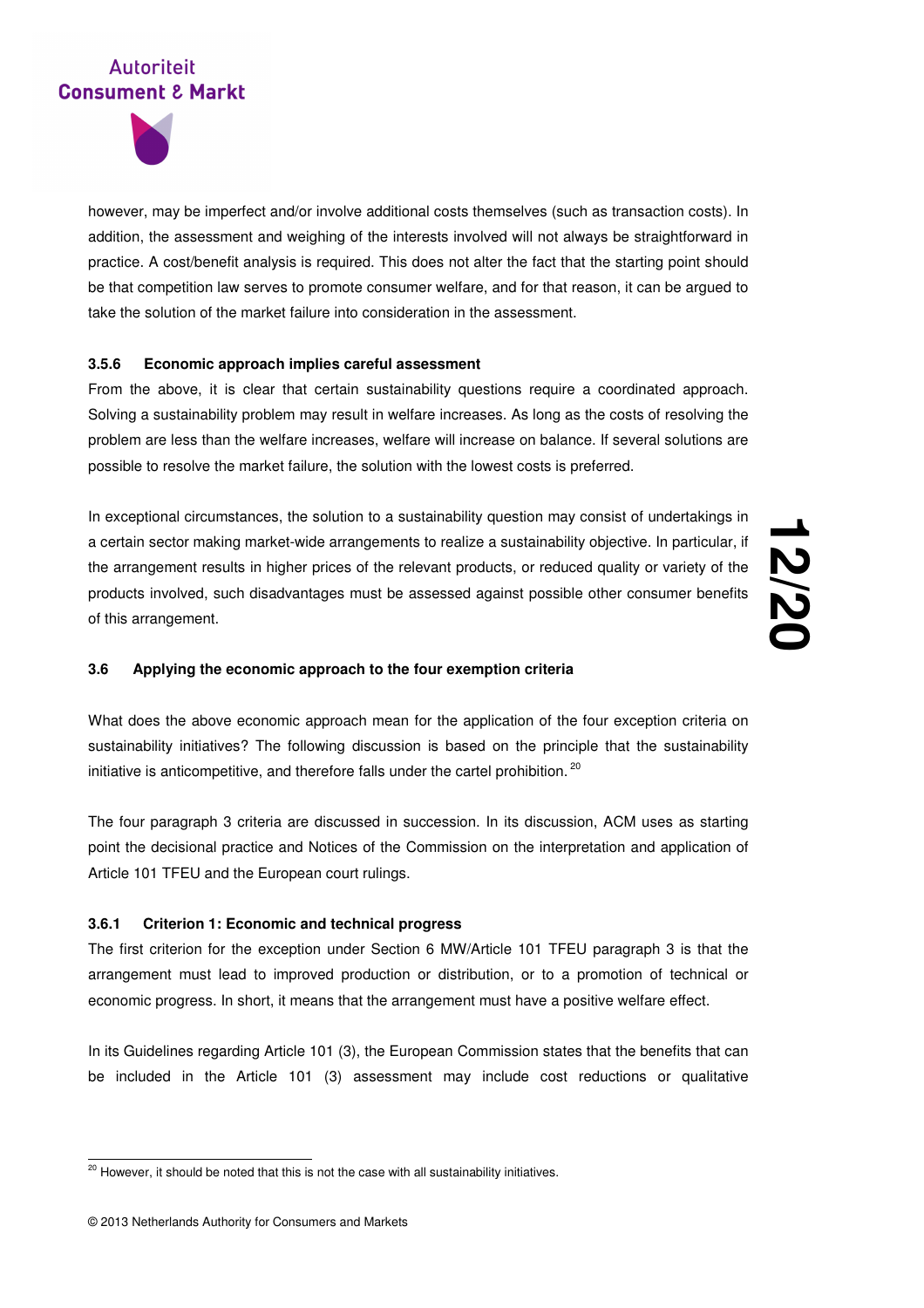

improvements in the form of new or improved products, a wider product range etc. $^{21}$  In the first place, this concerns benefits that will be enjoyed by consumers of those products. Additionally, the European Commission also recognizes that society as a whole may benefit from collaboration arrangements, because "[..] fewer resources [are] being used to produce the output consumed or to the production of more valuable products and thus to a more efficient allocation of resources"<sup>22</sup>

Sustainability arrangements aim to have products created that have certain sustainable qualities. Products may be environmentally friendly or animal-friendly, or they can be produced in a way that uses scarce natural resource more efficiently. This can increase welfare in different ways. First, current consumers may attach value to such products, which are thus considered to be more valuable than non-sustainable products. Many consumers are willing to pay more for sustainable products because they value the realization of the ideas behind such products. When determining the benefits, qualitative improvements that create value through the introduction of new or improved products may thus be taken into consideration. When arrangements simultaneously lead to a reduction of supply – for example, by taking animal-unfriendly products off the market – it is necessary that it can be demonstrated that the (new) supply really is an improvement in terms of quality, or that it is at least perceived as such by consumers. The latter may be demonstrated by the willingness of a substantial share of consumers to possibly pay more for these products.

# <u>اب</u> **/20**

In addition, sustainable production and consumption may also be in the interest of future consumers, because a more efficient utilization of scarce resources results in certain products also being available (or more available) in the future. Sustainable production may promote welfare both statically and dynamically.

## **3.6.2 Criterion 2: Fair share of the benefits to consumers**

The second exception criterion requires a fair share of the benefits resulting from the improvements as referred to in the previous section be given to users. This requirement aims to ensure that any benefits resulting from an arrangement are not only enjoyed by the producers involved, but are also sufficiently passed on to consumers.

#### The definition of 'consumers'

The Guidelines on the application of Article 81 (3) of the European Commission clarify that the term 'consumer' must be defined as follows: 'all direct or indirect users of the products covered by the agreement'. In other words, the consumers within the meaning of Article 101 (3) are the customers of

l

<sup>&</sup>lt;sup>21</sup> Guidelines on the application of Article 81(3) of the Treaty, Official Journal of the European Union, C 101/97, 27 April 2004, paragraph 59.

Idem par. 85.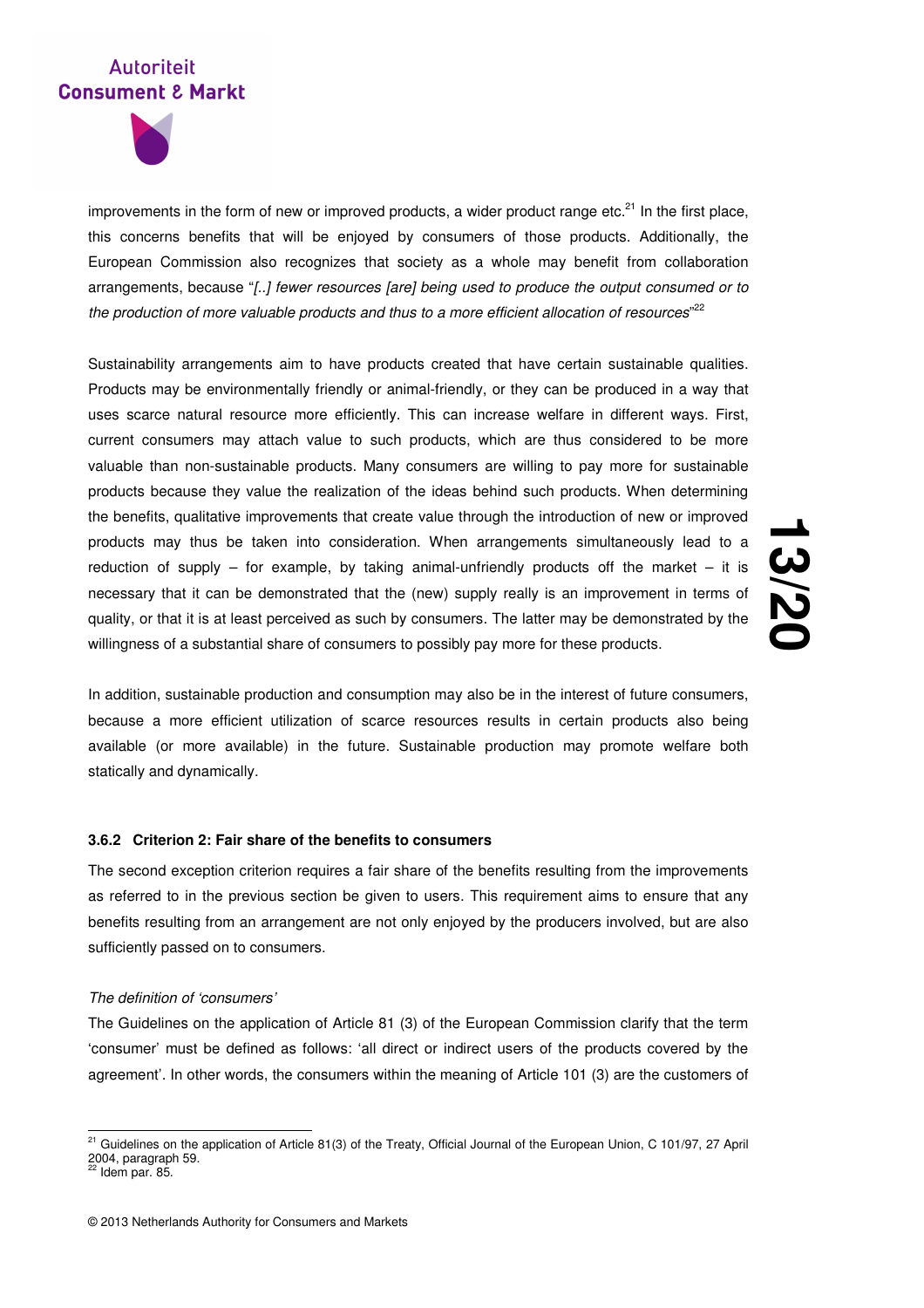

the parties in the arrangement, but, in some cases, also the next level of buyers.<sup>23</sup> Arrangements may benefit others than the users that are directly involved in the arrangement, but the European Commission uses a minimum requirement that the benefits must sufficiently benefit the group of users that incur the costs in order to compensate them for those drawbacks. At the very least, it means that these consumers cannot be disadvantaged as a result of the arrangement.

## Effects on different markets

Negative effects on consumers in a geographical or product market generally cannot be compensated by positive effects elsewhere.<sup>24</sup> However, if two markets are related, both markets can be taken into consideration if they involve largely the same group of consumers. This is the case, for example, with arrangements between laundry machine manufacturers to no longer produce any machines not complying with certain environmental standards on power consumption efficiency. This arrangement leads to more environmentally friendly products, but also to more expensive products. At the same time, such new products offer qualitative efficiencies in the form of more wash cycles that can be used by consumers. Buyers of these laundry machines may also achieve savings thanks to reduced consumption of water, power and detergent. These savings are realized in other markets than the relevant market of the arrangement. Nevertheless, these efficiency improvements may be taken into consideration, since the markets where the anticompetitive effects and the efficiencies occur are related, and the groups of consumers affected by the restriction and the efficiencies are essentially the same.<sup>25</sup>

# **14 /20**

#### The principle of compensation

The benefits must at least compensate the consumers for the negative effects of the arrangement. This basic principle applies to the group of users as a whole in the relevant market, rather than to each individual consumer.<sup>26</sup> If the restriction of competition leads to rising prices, these consumers must be compensated together, for example with better quality of the new or existing products involved.<sup>27</sup>

## Long-term benefits

In the above sections, it has been explained why collaboration may sometimes be necessary for solving a coordination problem and taking away a negative external effect. If production or consumption of a certain product involves negative external effects to other consumers, a sustainability initiative that reduces these negative external affects will also have a favorable effect on the welfare of other consumers. This may be the case in the short run, but also in the long run.

 $\overline{a}$ <sup>23</sup> Idem par. 84.

 $24$  Idem par. 43.

<sup>&</sup>lt;sup>25</sup> Example 5 (Environmental standards), Guidelines on the applicability of Article 101 of the Treaty on the Functioning of the European Union to horizontal co-operation agreements, paragraph 329.

 $26$  Idem par. 87.

<sup>27</sup> Guidelines on the application of Article 81(3) of the Treaty, paragraph 86.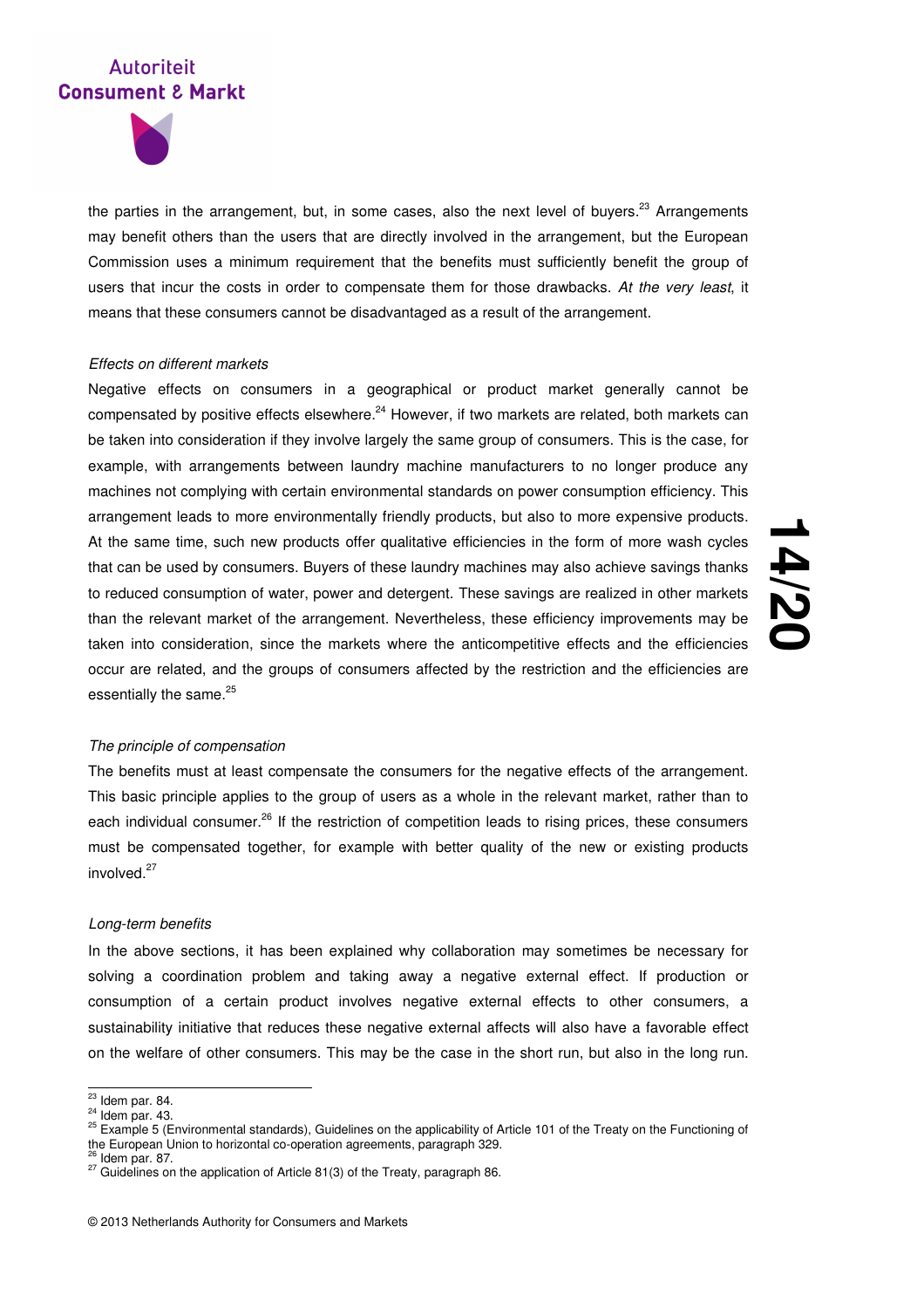

The benefits of a sustainability initiative often become visible in the long run, whereas users often already pay more for the product in question in the short run. In ACM's opinion, the earlier mentioned principle of compensation can also be applied in such a way that, within the scope of paragraph 3, it can be argued that current consumers, on balance, are disadvantaged by an arrangement if that arrangement is beneficial to future consumers.

As previously stated, from an economic point of view, there is no reason to only take into consideration the benefits to current consumers in the relevant market if those benefits will manifest themselves over a longer period of time. Sustainable development generally involves interests that cover an extended period of time. If these were not taken into account, factors such as depletion of natural resources and environmental pollution would often not be addressed through self-regulation.

ACM therefore sees room to take into consideration benefits in some cases within the context of a paragraph 3-test if such benefits cover an extended period of time, and if they occur within a larger group than the current users of the relevant product. This is also in line with the dynamic perspective that is often relevant in competition law, in which effects are considered that go beyond the here and now. On this basis, ACM considers it justified to apply a long-term perspective on 'benefits to consumers' in certain cases.

# <u>ب</u><br>55 **/20**

#### Requirements attached to the demonstration of benefits to users

The extent of taking into consideration such benefits in individual cases mainly depends on the objective substantiation of the benefits (which, when, to whom) that are associated with the sustainability initiative. Regarding benefits that will occur in the future, stricter requirements apply with regard to the substantiation i.e. the 'robustness' of such benefits, and the likelihood that they will occur. In ACM's perspective, government policy that is clearly known and sufficiently specified, which states that it is desirable to take into consideration the interests of future generations with regard to the relevant field, can play a role therein.

If the substantiation of the benefits associated with the sustainability initiative is missing or insufficient, or the boundaries of the scope of Section 6, paragraph 3 are exceeded based on the abovementioned approach, such sustainability initiatives cannot be deemed to be exempted from the cartel prohibition. In such cases, however, the relevant sustainability objective can be served through legislation and regulation.

#### **3.6.3 Criterion 3: Necessity requirement**

The third criterion of paragraph 3 concerns the necessity of the restrictions. This criterion means that the arrangement cannot impose any restrictions that are not vital for the realization of the efficiency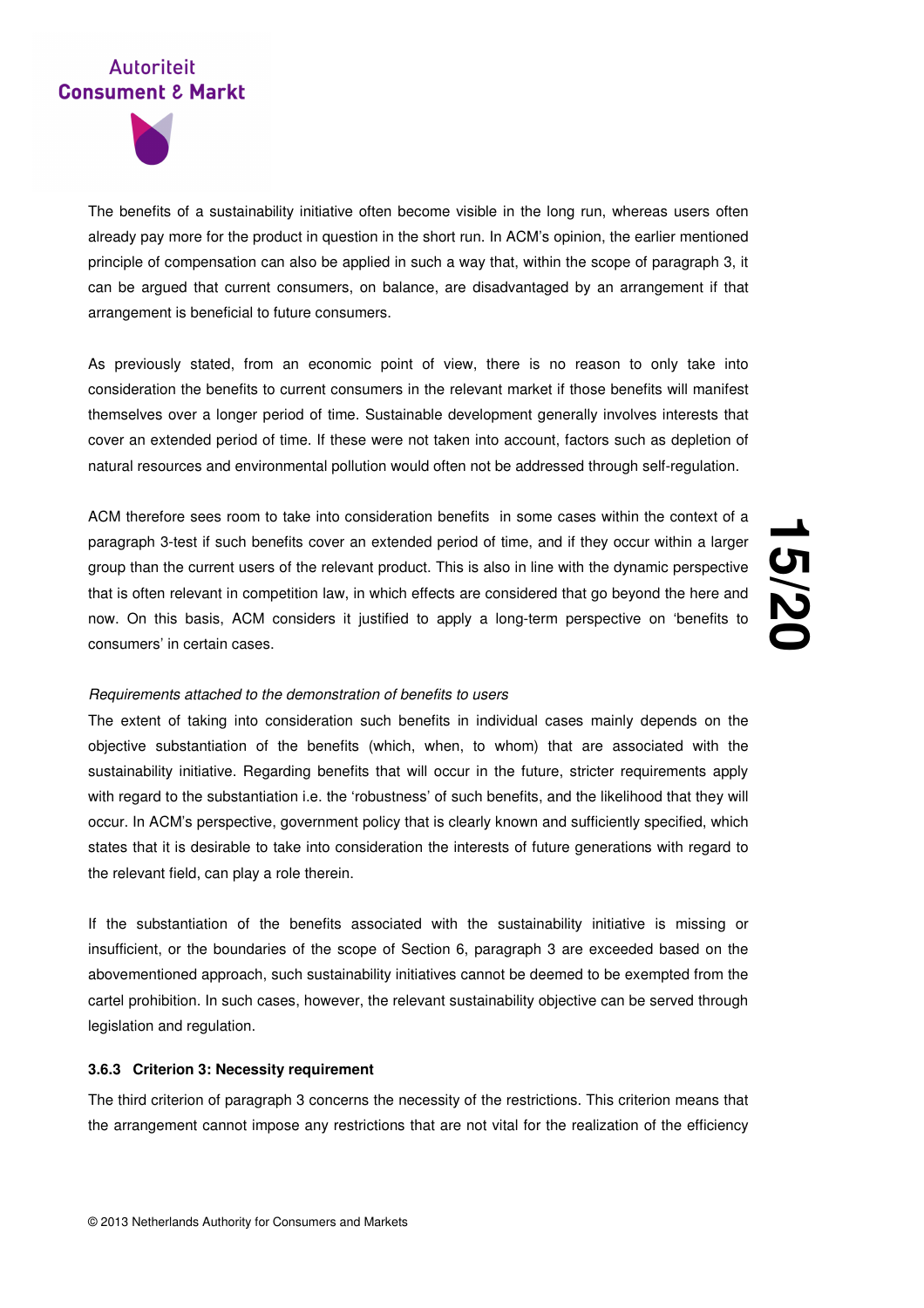

improvements. The Guidelines explain that the relevant question is whether more efficiency improvements could be realized than if the arrangement were not in place.<sup>28</sup> Furthermore, there should be no alternatives that are feasible and have a reduced anticompetitive effect to realize the efficiency improvements. The Guidelines also note that restrictions can be essential to harmonize the incentives to parties, and to ensure that their efforts are aimed at the implementation of the arrangement.<sup>29</sup>

#### Decisional practice of the Commission and the NMa

The necessity criterion is generally not applied too strictly in practice. The key factor is if the restriction to competition can be reasonably considered necessary to achieve the planned benefits. This means that the Commission and the NMa generally did not actively seek less far-reaching alternatives. Only if clear realistic and feasible alternatives are available, parties can be asked to indicate why these alternatives to the arrangement would be significantly less efficient.

Ultimately, the criteria of paragraph 3 will always be considered in relationship to each other. In particular, the more competition is restricted, the more reason there is to pay more attention to the necessity requirement. In the case of a non-market-wide, qualitative arrangement such as a Fair Trade initiative, the necessity requirement is more easily met because the fact that there is residual competition will ensure there are enough options for consumers. $30$ 

**16 /20**

In addition, if a sustainability initiative resolves or reduces a negative external effect, the necessity requirement is not automatically met, because there are often more solutions to the sustainability problem, some of which are less anticompetitive than others. In the assessment of the necessity of the arrangement, it must be examined whether the negative effects of the arrangement might entail a 'premium' for the undertakings that is not related to the cost increase as a result of increased sustainability.

In ACM´s perspective, when applying the necessity requirement, it must be possible to take into consideration the potential existence of the earlier mentioned first-mover disadvantage $31$ . Undertakings are sometimes unable on their own to make a product more sustainable because that would lead to customers switching to a non-sustainable alternative. However, if nonetheless the arrangement would actually yield users benefits on balance, the existence of a first-mover disadvantage could be an argument, in ACM's view, to consider a market-wide arrangement justified. This does not take away the fact that the application of paragraph 3 continues to be an integral

l

 $^{28}$  Guidelines on the application of Article 81(3) of the Treaty, paragraph 74.

 $29$  Idem par. 80.

<sup>&</sup>lt;sup>30</sup> Please also see the ACM memorandum 'The assessment of competition restrictions due to sustainability initiative in practice' pages 5-6.

See section 3.5.5.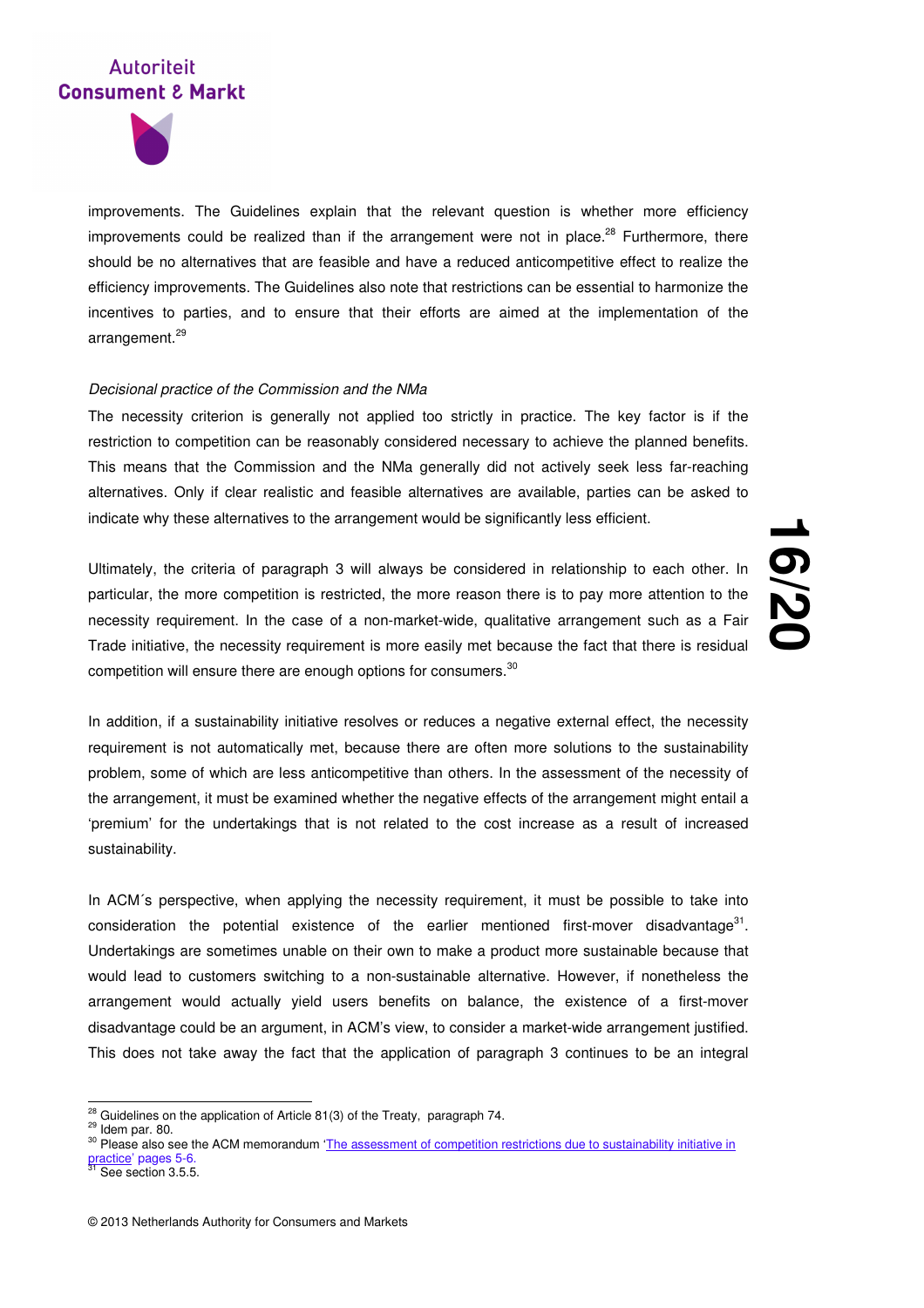



assessment on the basis of the four criteria.

If the government instructed market participants to serve a certain interest through self-regulation that may be taken as a confirmation that apparently there is a sustainability objective, but this does not imply that the necessity of the specific arrangement has also been confirmed therewith.

The conclusion is that ACM will more often apply the necessity criterion as 'reasonably necessary,' but this will also depend on the circumstances of the specific sustainability initiative.

An undertaking must therefore check if a restriction to competition is the least restrictive way of resolving the negative external effect. In the example of overfishing, the undertakings must demonstrate with sufficiently solid and verifiable data that a fishing quota is necessary and that less far-reaching and price-affecting measures do not suffice. In addition, the extent to which the arrangement covers the market can be tested against the necessity requirement, according to ACM.

## **3.6.4 Criterion 4: Sufficient residual competition**

The fourth criterion for exception of an arrangement from the cartel prohibition is that the arrangement may not give the relevant undertakings the opportunity to eliminate competition with regard to a substantial part of the relevant products. This is the requirement of 'residual competition.' Will enough competition remain after the arrangement has come into effect? The residualcompetition criterion can be seen as an additional safeguard that the dynamic efficiency, which normally ensues from effective competition, is not disrupted.

#### Dynamic efficiency and residual qualitative competition

The application of the residual-competition criterion first checks what the combined market share is of the undertakings involved in an arrangement, and what the degree of residual competition on that market is. Additionally, this requirement can be met if competition is restricted, for example, for a single competitive parameter, but remains unrestricted for all other parameters. Another factor that can play a role in the assessment is whether there continue to be enough market entry opportunities for the undertakings that do not participate in the arrangement.

#### Relation with other requirements

The factor 'residual competition' cannot be seen separately from the other requirements. As soon as the efficiency benefits that an arrangement yields are very high, this may, in the overall assessment, compensate for the negative effects of an anticompetitive arrangement that covers a large part of the market or that is a market-wide arrangement.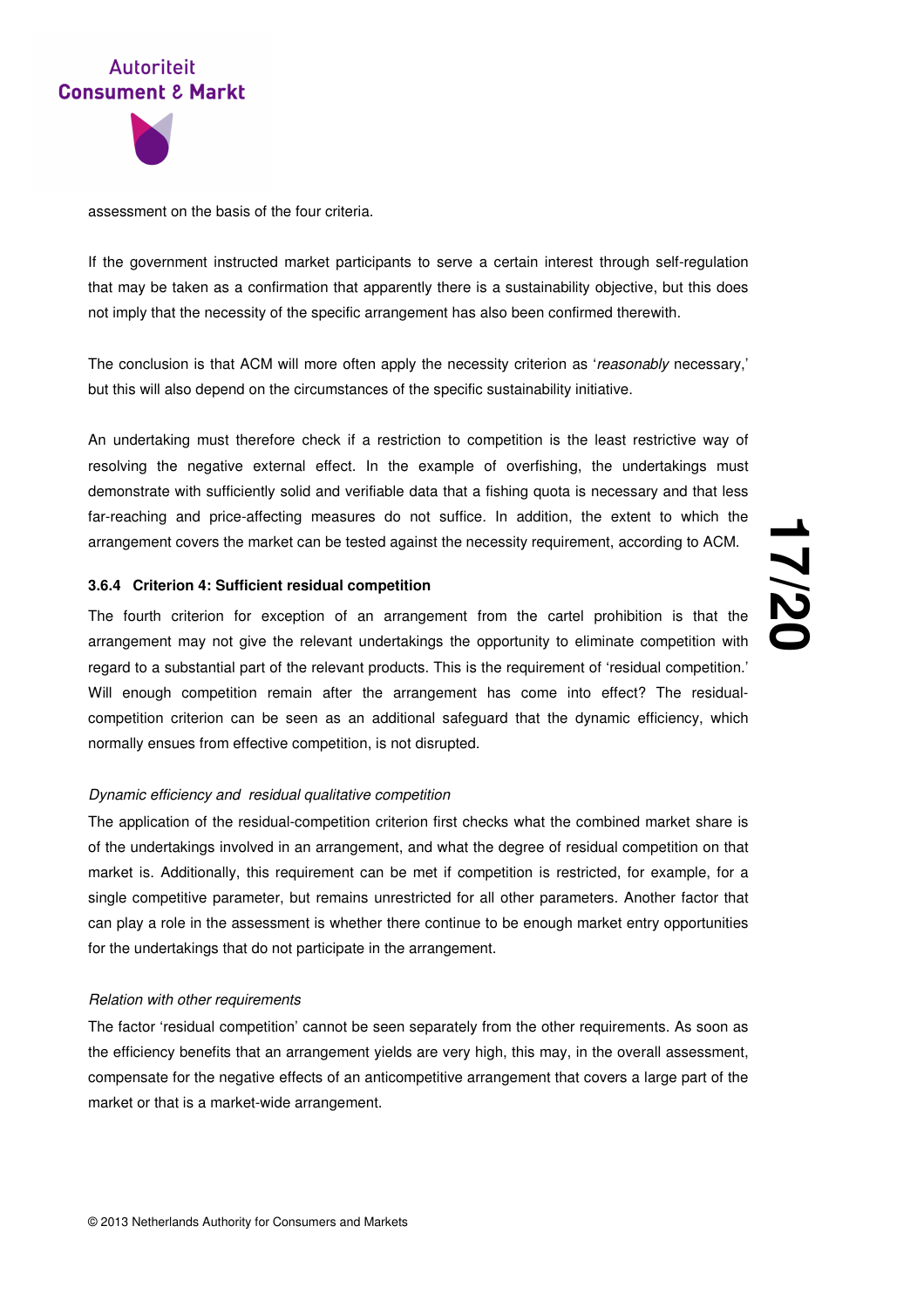

An interesting example in this regard is the case Stichting Papier Recycling Nederland.<sup>32</sup> With regard to a waste management arrangement that had been submitted for exemption, the NMa's opinion was that the minor surcharges to be added to the price of waste paper and cardboard recycling would support a closed-loop product lifecycle (economic and technical progress) that benefits consumers (they can dispose of waste paper free of charge, and it is good for the environment). With regard to residual competition, the NMa noted the following:

82. As is evident from the Commission's Guidelines regarding horizontal arrangements, the fact that virtually all of the undertakings active in the relevant product markets are party to these environmental arrangements does not preclude that compliance with this application criterion of Article 81, paragraph 3, EC, and Section 17 Mw is possible. Competition parameters other than (the remaining portion of) price, that could play a role in this context include product or process differentiation and technological innovation.

83. In this case, it can be noted that competition on the markets for new paper and cardboard is not eliminated for a substantial part as a result of the financing system for the processing system instigated by PRN. The system does not affect aspects other than (the remaining portion of) price on which market parties generally compete, such as quality, sustainability and service."

## Checking room for residual competition

From the above, it can be concluded that undertakings involved in a sustainability initiative can comply with the 'residual competition' requirement in various ways. In the example of countering overfishing, the undertakings can check whether consumers have enough alternatives, and whether producers that are able to realize the objective of countering overfishing more efficiently have the opportunity to do so.

 $\overline{a}$ <sup>32</sup> Case 3007, decision dated 31 December 2003.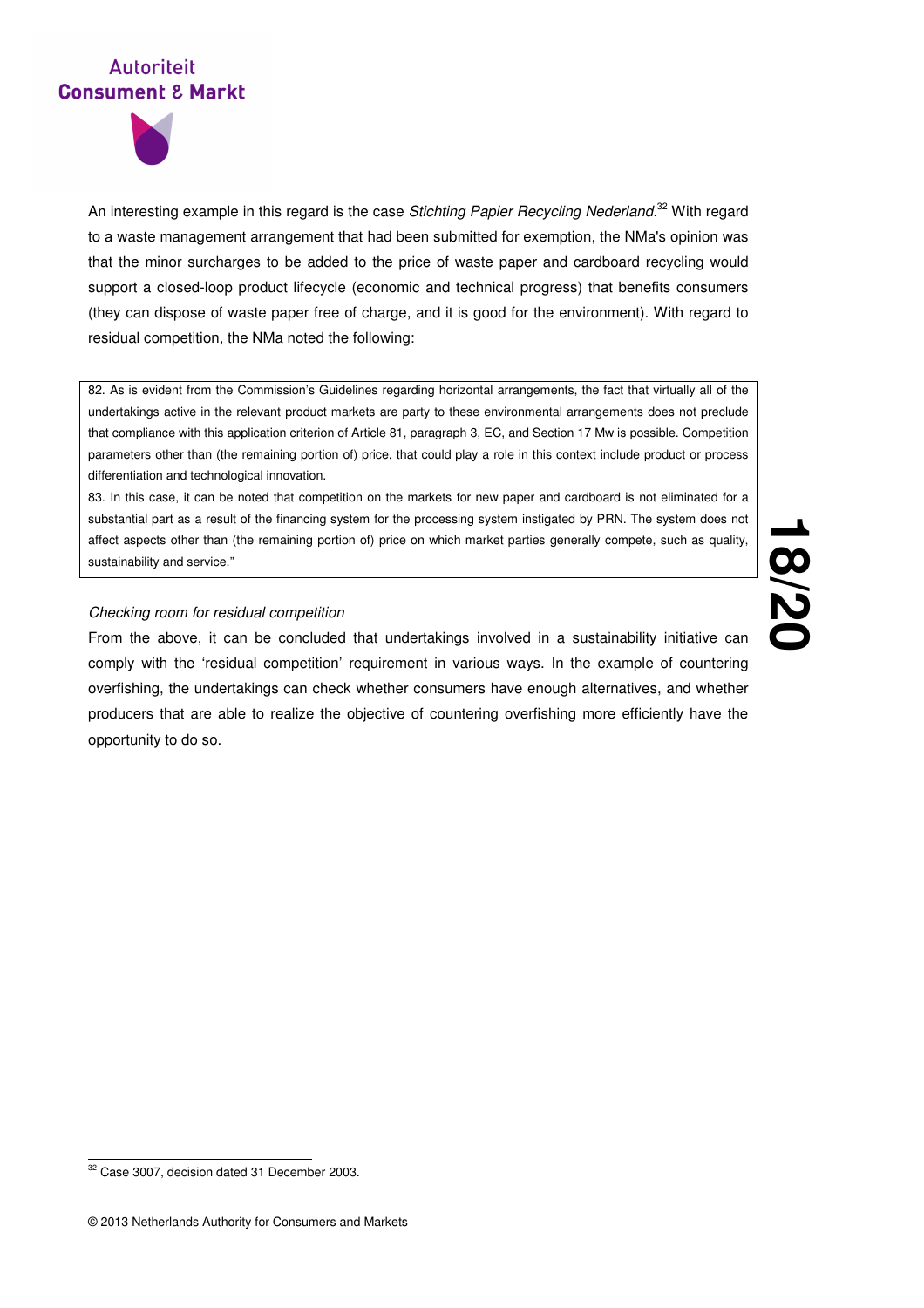

## **Appendix 1**

**Texts Section 6 Mw (Dutch Competition Act) and Article 101 TFEU** 

## **Section 6 Dutch Competition Act (Mw)**

1. Agreements between undertakings, decisions by associations of undertakings and concerted practices of undertakings, which have the intention to or will result in hindrance, impediment or distortion of competition on the Dutch market or on a part thereof, are prohibited.

2. Agreements and decisions that are prohibited under subsection (1) are legally null and void.

3. Subsection (1) shall not apply to agreements, decisions and concerted practices which contribute to the improvement of production or distribution, or to the promotion of technical or economic progress, while allowing consumers a fair share of the resulting benefits, and which do not: a. impose any restrictions on the undertakings concerned that are not indispensable to the attainment of these objectives, or

b. afford such undertakings the possibility of eliminating competition in respect of a substantial part of the products and services in question.

## (…).

## **Article 101 Treaty on the Functioning of the European Union**

1. The following shall be prohibited as incompatible with the internal market: all agreements between undertakings, decisions by associations of undertakings and concerted practices which may affect trade between Member States and which have as their object or effect the prevention, restriction or distortion of competition within the internal market, and in particular those which:

(a) directly or indirectly fix purchase or selling prices or any other trading conditions;

(b) limit or control production, markets, technical development, or investment;

(c) share markets or sources of supply;

(d) apply dissimilar conditions to equivalent transactions with other trading parties, thereby placing them at a competitive disadvantage;

(e) make the conclusion of contracts subject to acceptance by the other parties of supplementary obligations which, by their nature or according to commercial usage, have no connection with the subject of such contracts.